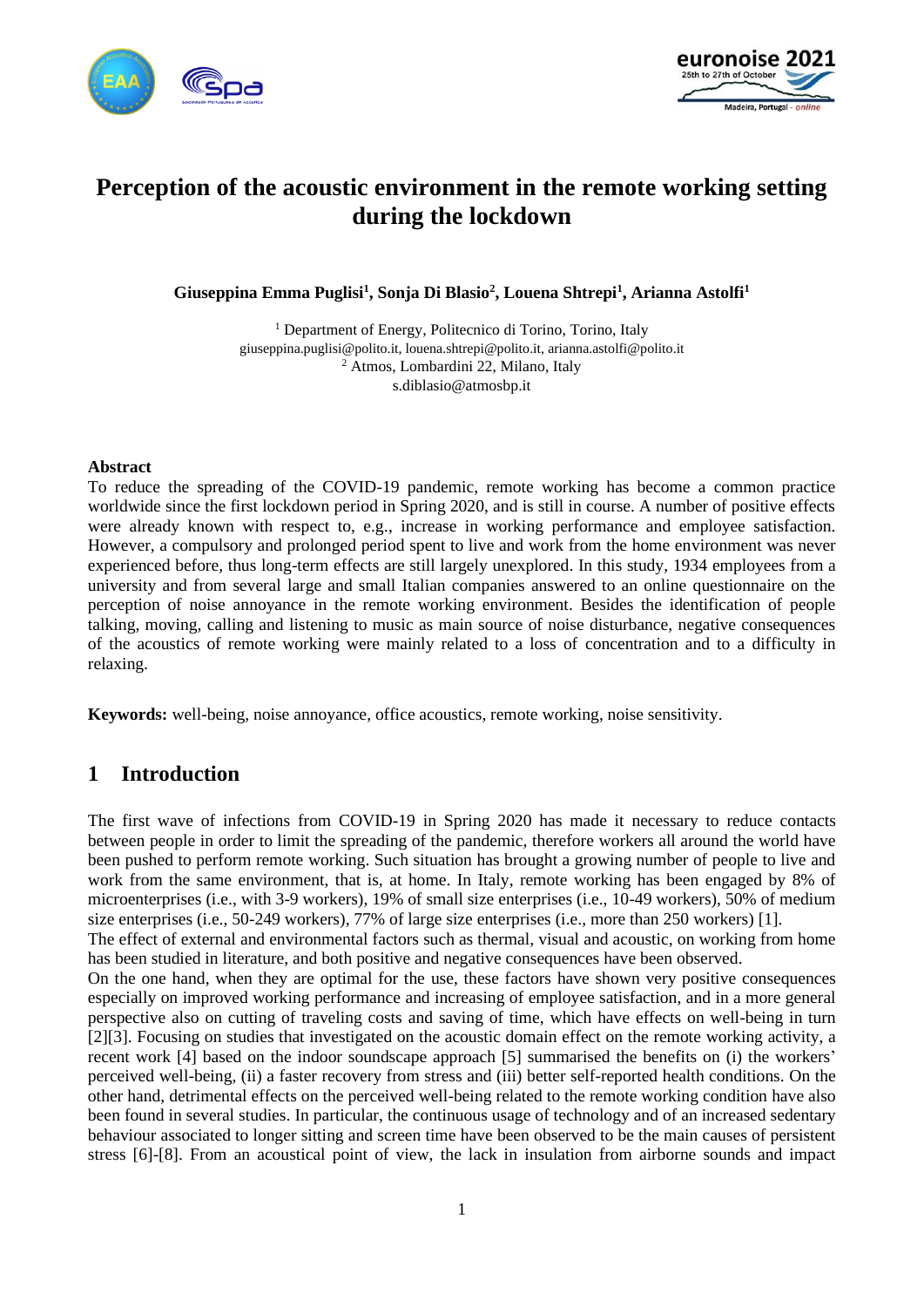

noises in buildings was proved to be the major cause of annoyance during working hours in Canadian remote workers [\[9\].](#page-7-1)

With respect to the main source of noise annoyance when working from home, noise from dwellers was the main aspect deepened before the pandemic period. Indeed, if traffic was reported to be the first source of noise in terms of relevance (38% of answers), anthropic noise from the neighbours was found to be the second most relevant source of noise (32% of answers) when staying at home [\[10\].](#page-7-2) Thus, the identification of the dominant source of noise in a working environment is of great importance, as it can be contrasted in order to guarantee productivity and to reduce disturb [\[11\].](#page-7-3) The noise generated from colleagues who converse, laugh or talk at the phone in shared and open-plan offices was found to be one of a main cause of annoyance and reduced productivity, with consequences on mental health and well-being [\[12\].](#page-7-4) As a remote working environment typically hosts a whole family, anthropic-generated noise can be considered as one of the main causes of noise annoyance. To corroborate these evidences, related to the negative effects of a competitive working environment from a noise point of view, the occurrence of headaches, the loss of concentration and motivation, and a general sense of stress were found to be reported from a great number of workers spread in several countries [\[13\]](#page-7-5)[-\[16\].](#page-7-6)

The Authors recently published results on a study on the effect of irrelevant speech noise in offices of different sizes [\[12\].](#page-7-4) Following those outcomes, the intent of the present work is to build a follow-up that focuses on noise annoyance in the environments where remote working is performed, considering consequences on productivity, mental health and well-being as well as associations with subjective and environmental characteristics. The extended paper presenting results on this study has been published recently [\[17\].](#page-7-7) Hereby, only a brief introduction to the main outcomes with base statistical analysis is provided.

### **2 Materials and methods**

#### **2.1 Participants**

Remote workers were recruited via email in May 2020 and, considering an overall response rate of about 20%, a final sample of 1934 respondents was considered. Overall, 1889 of them (98%) were Italians, whereas 45 (2%) had a different nationality. Table 1 gives a summary of the demographics of the sample, in terms of gender and age range, and of the typology of company they belonged to.

|                    | <b>Background information</b> | n    | $\frac{0}{0}$ |
|--------------------|-------------------------------|------|---------------|
| Gender             | Female                        | 1127 | 58            |
|                    | Male                          | 807  | 42            |
| Age range          | 18-25                         | 74   | 4             |
|                    | $26 - 35$                     | 509  | 26            |
|                    | $26 - 50$                     | 534  | 28            |
|                    | 51-65                         | 783  | 40            |
|                    | $65+$                         | 34   | 2             |
| Working<br>company | University                    | 1104 | 57            |
|                    | Large size company            | 731  | 38            |
|                    | Research and development unit | 59   | 3             |
|                    | Research centre               | 10   | 0.5           |
|                    | Small size company            | 30   | 1.5           |

Table 1 – Demographics of the considered sample (n=1934).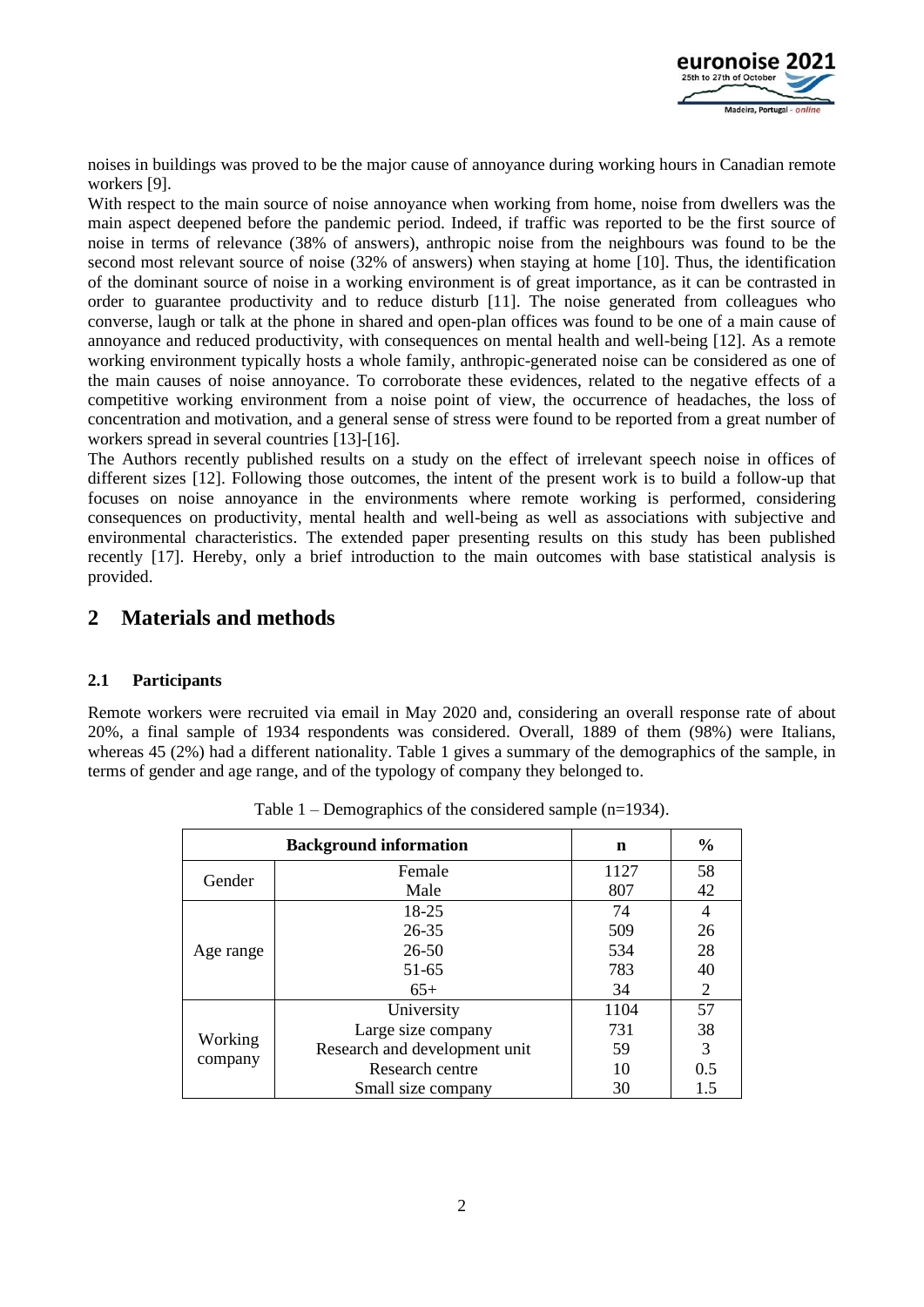

In total, 1560 respondents (81%) reported to perform remote working activity in Northern Italy, 122 (6%) in Central Italy, 228 (12%) in Southern Italy. Twenty-four more respondents (1%) performed remote working in countries other than Italy.

### **2.2 Questionnaire**

The questionnaire delivered online was design according to a previous work by the Authors [\[12\],](#page-7-4) where the effect of irrelevant speech noise (i.e., noise generated by colleagues talking, chatting, laughing and moving in a workplace) was studied considering different office sizes.

Twenty-two questions with close answer were included in the questionnaire. Nine questions of the questionnaire were related to demographic issues (e.g., gender, age range, nationality) and to understand the configuration of the remote working setting (e.g., number of people in the overall living environment and in the working environment, room of the house where the activity typically took place). The other 13 questions were oriented specifically to assess the relationship between noise sensitivity, annoyance, well-being and work productivity:

- Q1 How much does noise annoy you during your smart working activity? (*Rating: 1 = not at all; 5 = extremely*)
- Q2 What is the main feeling (or symptom) related to noise during your remote working activity? (*Rating: single choice among > stress, negative feeling such as feeling displeased, negative feelings toward other housemates, loss of concentration, anger, loss of motivation, headache, tiredness and overstrain, none, other)*
- Q3 Noise often interrupts me during my smart working activity (*Rating: 1 = strongly disagree; 5 = strongly agree*)
- Q4 Noise does not allow me to work as much as I would like during my remote working activity (*Rating: 1 = strongly disagree; 5 = strongly agree*)
- Q5 Noise significantly reduces my work performance during my remote working activity (*Rating: 1 = strongly disagree; 5 = strongly agree*)
- Q6 Noise during my remote working activity compromises the harmony at home (*Rating: 1 = strongly disagree; 5 = strongly agree*)
- Q7 What is the main strategy that you use to reduce the annoyance resulting from noise during your remote working activity? (*Rating: single choice among > take a break, change work task, headphones with music, noise cancelling headphones, open window, close window, change room, close the room door, plan the*
- *return to office, ask people to reduce their voice volume, none, other*) • O8 - I am sensitive to noise
- (*Rating: 1 = strongly disagree; 5 = strongly agree*) • O9 - I find it hard to relax in a place that is noisy
- (*Rating: 1 = strongly disagree; 5 = strongly agree*)
- O10 I get mad at people who make noise that keeps me from falling asleep or getting work done (*Rating: 1 = strongly disagree; 5 = strongly agree*)
- Q11 I get annoyed when my neighbours are noisy (*Rating: 1 = strongly disagree; 5 = strongly agree*)
- Q12 I get used to most noises without much difficulty (*Rating: 1 = strongly disagree; 5 = strongly agree*)
- Q13 What is the main source of noise present during your remote working activity? (*Rating: single choice among > technological noise, traffic, sirens, anthropic noise generated by children under the age of 5 years, anthropic noise generated by children aged 6-13 years, anthropic noise generated by adults, noise from own pets, noise of nature, neighbourhood noise)*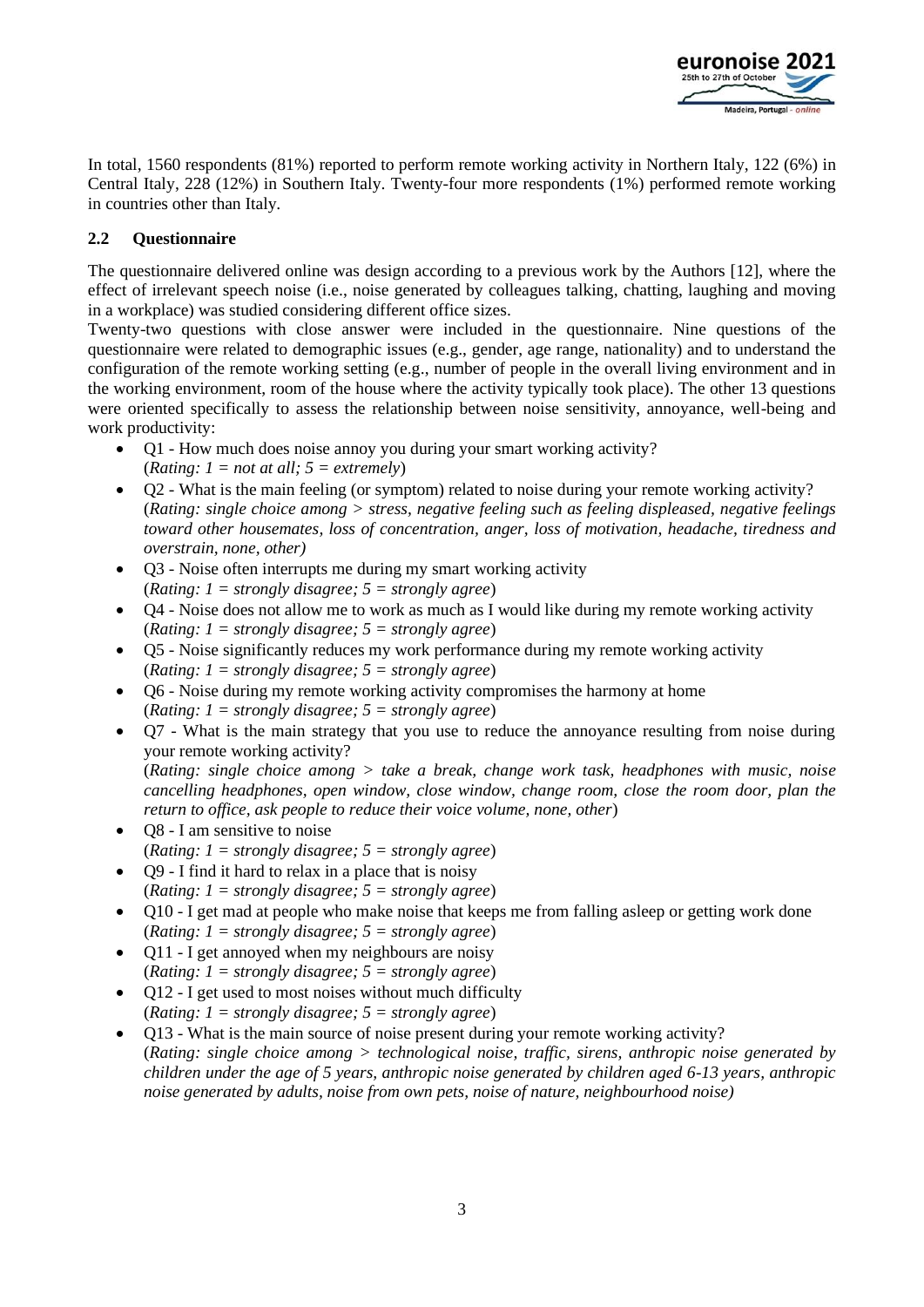

#### **2.3 Statistical analyses**

SPSS (IBM Statistics20, IBM, Armonk, NY, USA) was used as main tool for the statistical analysis of the acquired data. Because of the non-normal distribution of data, non-parametric tests were applied such as the Kruskal-Wallis (KW) test, which fits the comparison of results for more than two groups of observation (e.g., when comparing answers for different environments), and then the Mann-Whitney U Test (MWU), which is used to compare two groups of independent observations (i.e., to deepen the differences found with KW on pairs) [\[18\].](#page-7-8)

### **3 Results and discussion**

#### **3.1 Noise sources identification and occupants' behaviour**

Figure 1 shows the main source of noise that respondents reported to hear in their remote working environment (Q13), and which consisted in "anthropic noise generated by adults" (25% of the overall answers). This answer reflects on the one related to the application of personal strategies to reduce noise annoyance when working (Q7): about 20% of respondents revealed that they do not apply any personal strategy; then the 14% of respondents make use of technological tools to mask or cancel noise (e.g., wearing headphones) and the 12% of respondents actively request to reduce voice levels to other mates in order to keep high focus on the working task. The use of active behaviours to solve a problem and increase the sense of well-being, thus makes it important to think about living spaces that are getting also working spaces more and more in order to provide adequate soundscapes [\[5\]](#page-6-4) to perform working in a passive but also in an active way, the latter with the direct engagement of the worker.



Figure 1 – Percentages related to the main sources of noises heard in the remote working environment, as reported by the respondents.

#### **3.2 The role of noise on the perceived annoyance, productivity, mental health and well-being**

For all the questions that investigated noise annoyance (Q1), perception of work productivity (Q3, Q4 and Q5) and perception of mental health and well-being in terms of positive feelings from interpersonal relationships (Q6), the application of the KW test always resulted in statistically significant associations (*p*-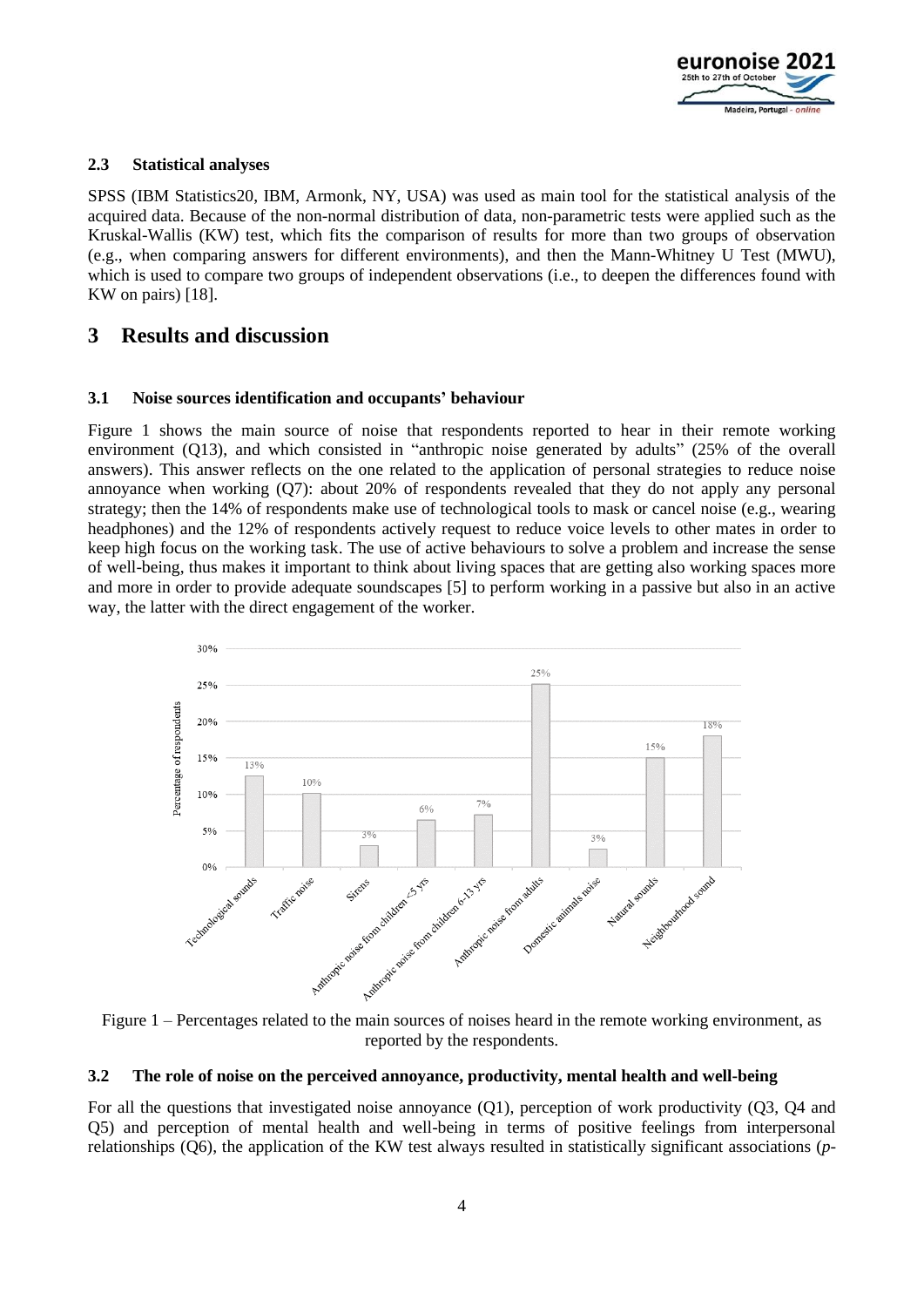

value  $= 0.00$ ). With the MWU test, the significant difference (*p*-value  $< 0.05$ ) resulted to be among remote workers who performed working activity in a separate or in a shared room of the living environment. In particular, higher ratings (i.e., greater noise annoyance, higher reduction of work productivity and of harmony in the interpersonal relationships at home) were given by respondents who mainly performed their working activity in shared rooms. This outcome is in line, although not perfectly comparable, with other studies that showed a significant relationship between an increase in noise annoyance and the larger size of shared offices [\[12\]](#page-7-4) [\[19\].](#page-7-9) In such working setting, i.e., in shared environments of the house, respondents also reported a greater sense of productivity loss. This is again in line with studies that proved the perceived feeling of wasting time more whenever the working activity is performed in shared or open-plan offices rather than in private ones [\[12\]](#page-7-4) [\[13\].](#page-7-5) A greater perceived noise annoyance also reflected on a greater sense of well-being loss, with a main consequence on the incurring of concentration loss in about 35% of the respondents. This outcome corroborates similar findings in studies by Banbury & Berry [\[20\],](#page-7-10) Kaarlela-Tuomaala et al. [\[13\],](#page-7-5) Di Blasio et al. [\[12\],](#page-7-4) Pejitersen et al. [\[14\].](#page-7-11)

#### **3.3 The role of subjective and environmental characteristics on noise annoyance**

Figure 2 is a clustered summary of the locations reported by the respondents to be the main environments of the house where remote working takes place. The 97.7% of respondents reported to perform remote working activity from a separate environment (54.6%) or in a shared environment (43.1%) of the house. Subsequent results were clustered based on the environment of the house where the working activity was mainly performed. Figure 3 reports the distribution of professional sectors covered by the respondents. When workers performed the remote activity in separate or shared environments of the house, differences could be observed among different sectors. In particular, "researchers" and workers in the field of "creative, design and architecture" were mostly annoyed by noise in separate and shared environments, respectively. Further studies should categorize respondents maybe introducing a clustering related to the predominant cognitive task carried out (e.g., linguistic/humanistic, mathematical, technical) rather than on their specific professional sector to have a more robust clustering of the acquired data.

With respect to the factor "age", the perception of noise annoyance was different for respondents who worked from a separate or shared environment of the house. In the first case, younger respondents were annoyed more by noise, whereas in the latter case respondents in the 36-50 years of age range were more annoyed. So far, other studies like Pierrette et al. [\[21\]](#page-7-12) and Di Blasio et al. [\[12\]](#page-7-4) showed a different trend, that is, with a positive association between years of age and increase in noise annoyance. However, the environmental setting analysed in the present study is still largely unexplored and comparisons cannot be performed that perfectly match. With respect to the factor "location of the cities where remote working is performed", the perception of noise annoyance was different again for respondents who worked from a separate or shared environment of the house. Respondents from Northern Italy were most annoyed if they worked from a separate environment of the house, the other way around respondents from Southern Italy were most annoyed if they worked in a shared environment of the house.



Figure 2 – Percentage of respondents working from a separate environment of the house (Sep), in a shared environment (Sh), outdoor (Out), in other spaces (Oth) or in a mix of the above possibilities (Mix).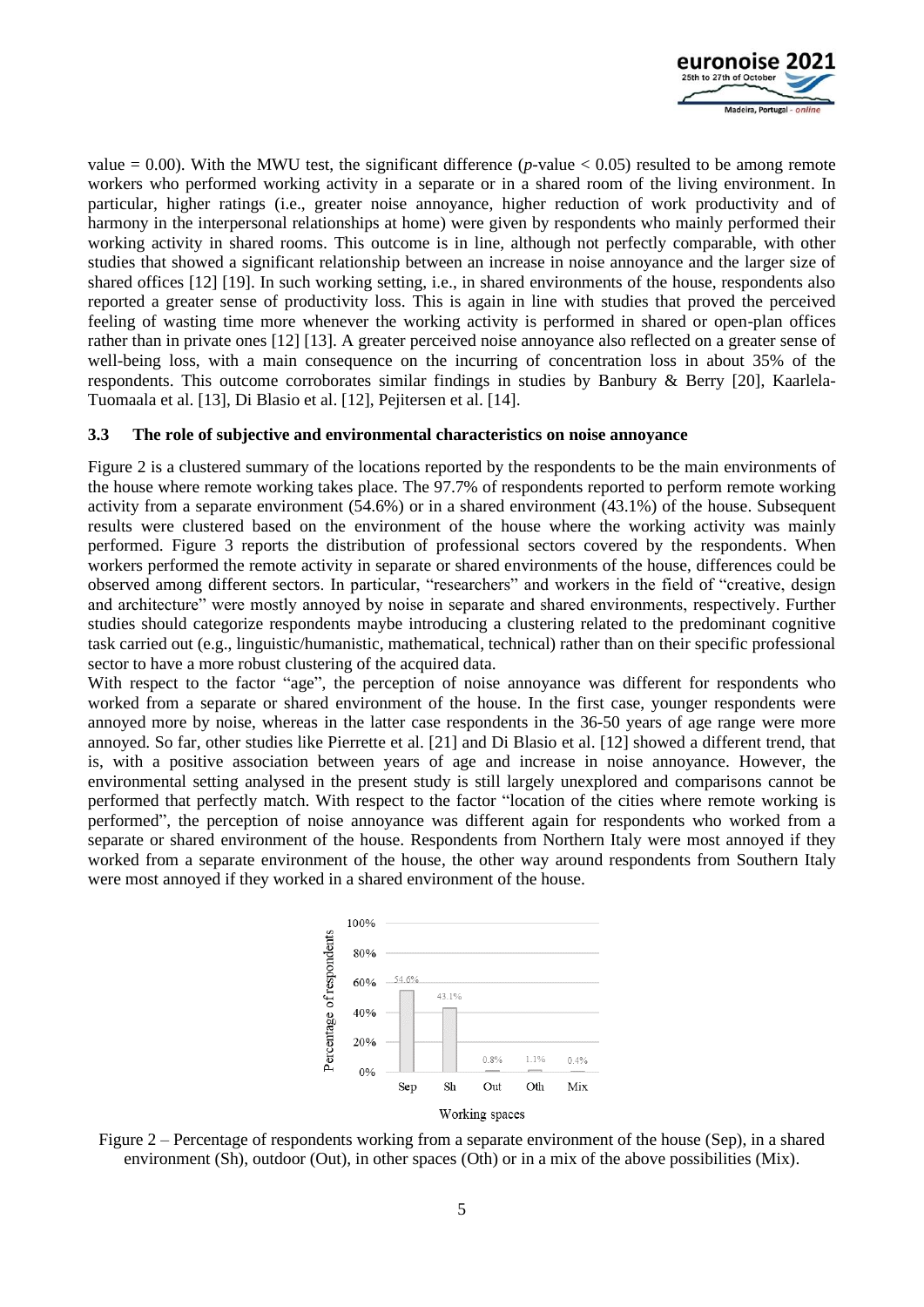



Figure 3 – Professional sectors covered by the respondents.

#### **3.4 The role of the number of people in the environment on noise annoyance**

Figure 4 refers to the number of people that were present in the working environment (i.e., Fig. 4a) and in the overall living environment (i.e., Fig. 4b), excluding the respondent her/himself from the count.

The density of people that was present either in the working environment or in the overall living environment brought to a same significant trend, as expected: the more the people were present, the more the respondents were annoyed by noise. Such trend was confirmed by the application of the KW and then of the MWU tests, which revealed a statistically significant difference in the mean ratings for the perceived noise annoyance (Q1) under the condition of increasing number of people in the overall living environment and in the specific remote working environment.



Figure 4 – Number of people in the working environment (a) and in the overall living environment (b). The count excludes the respondent from the answer.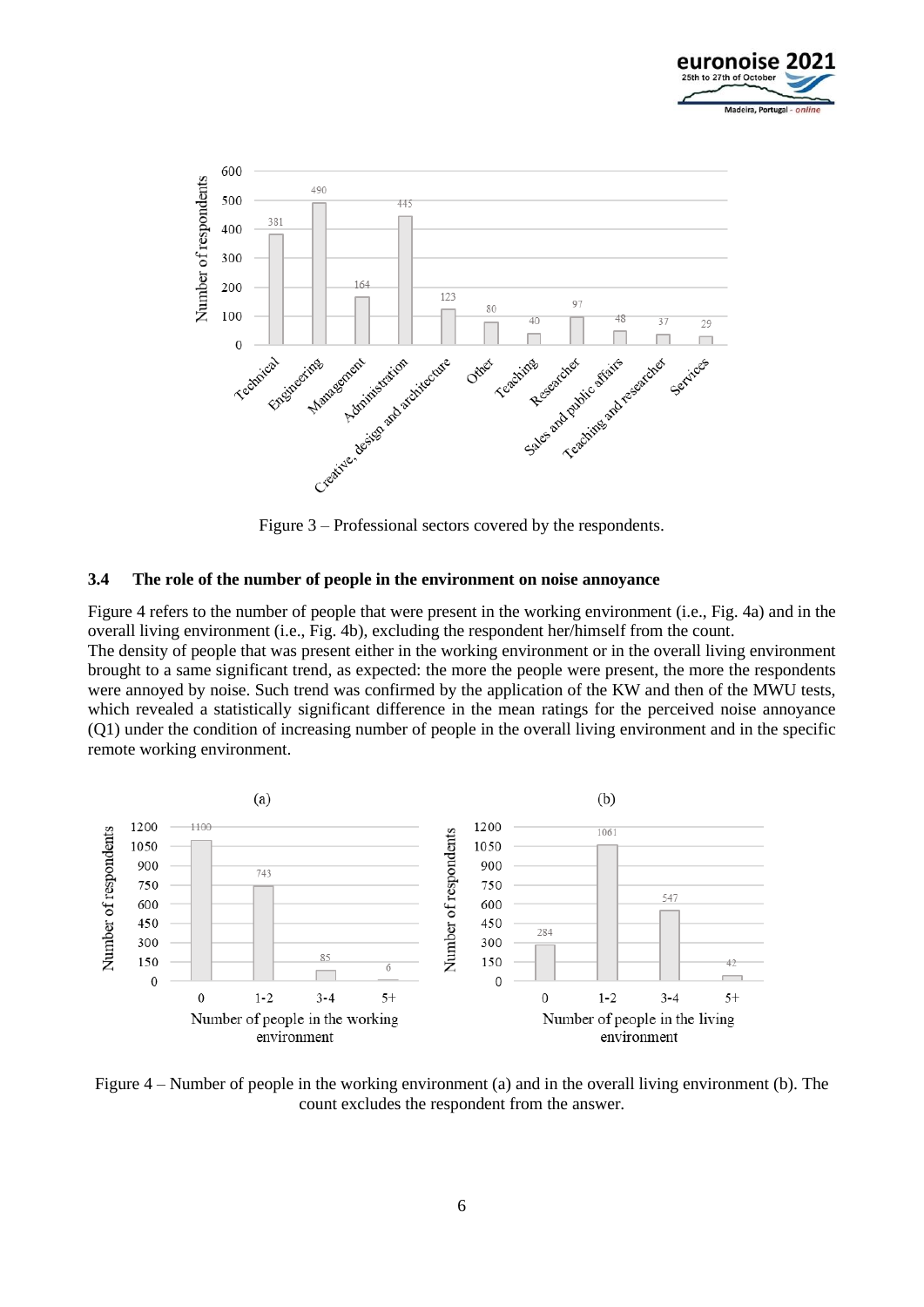

## **4 Conclusions**

The present study investigated on the extent to which productivity, mental health and well-being are affected by the sound environment in the remote working setting, in particular focusing on the induced noise annoyance. A further objective consisted in the investigation on the possible effects of subjective and environmental characteristics on noise annoyance in the remote working setting. To these aims an online questionnaire has been administered and 1934 people responded overall.

The main conclusions of the present study, which can be summarised as follows, will contribute to understand the extent to which working from home can be supported by the indoor soundscape, as remote working seems to persist in time:

- 1. Noise annoyance affects work productivity, mental health and well-being when workers perform their activity from home. In particular, sharing a room brings to a higher degree of perceived noise annoyance with respect to working from a separate environment in the house;
- 2. Subjective characteristics such as the location of the city of remote working and the age of the respondents, must be considered to assess the relationship between indoor soundscape, in terms of noise annoyance, and the practice of working from home.

As a consequence of these findings, the proper design of home environment that includes well-equipped and distributed workspaces is needed. Both research and architectural practice should then focus on human centred premises for living and for working at the same time. To reach this objective, a more inclusive design that considers the occupant's behaviour too would be a key strategy to be applied.

### **Acknowledgements**

The work has been made possible thanks to the kind collaboration of the management area of each company and the participation of the workers, to whom the Authors are grateful.

### **References**

- <span id="page-6-0"></span>[1] ISTAT (Istituto Nazionale di Statistica) (2020). Situazione e prospettive delle imprese nell'emergenza sanitaria COVID-19. Available online at: https://www.istat.it/it/files//2020/12/REPORT-COVID-IMPRESE-DICEMBRE.pdf (accessed on 22 July 2021)
- <span id="page-6-1"></span>[2] Barbuto, A.; Gilliland, A.; Peebles, R., Rossi, N.; Shrout, T. (2020). Telecommuting: Smarter Workplaces. Available online at: http://hdl.handle.net/1811/91648 (accessed on 17 June 2020)
- <span id="page-6-2"></span>[3] Thulin, E.; Vilhelmson, B.; Johansson, M. New telework, time pressure, and time use control in everyday life. *Sustainability* 11:3067, 2020.
- <span id="page-6-3"></span>[4] Torresin, S.; Albatici, R.; Aletta, F.; Babich, F.; Oberman, T.; Stawinoga A.E.; Kang, J. Indoor soundscapes at home during the COVID-19 lockdown in London – Part I: associations between the perception of the acoustic environment, occupants' activity and well-being. *Applied Acoustics*, in press.
- <span id="page-6-4"></span>[5] Torresin, S.; Albatici, R.; Aletta, F.; Babich, F.; Oberman, T.; Siboni, S.; Kang, J. Indoor soundscape assessment: A principal components model of acoustic perception in residential buildings. *Building and Environment* 182(107152), 2020, pp 1-16.
- <span id="page-6-5"></span>[6] Tarafdar, M.; Tu, Q.; Ragu-Nathan, T. S. Impact of technostress on end-user satisfaction and performance. *J. Manag. Inf. Syst*. 27, 2010, pp 303–334.
- [7] Salanova, M.; Llorens, S.; Cifre, E. The dark side of technologies: technostress among users of information and communication technologies. *Int. J. Psychol*. 48, 2013, pp 422–436.